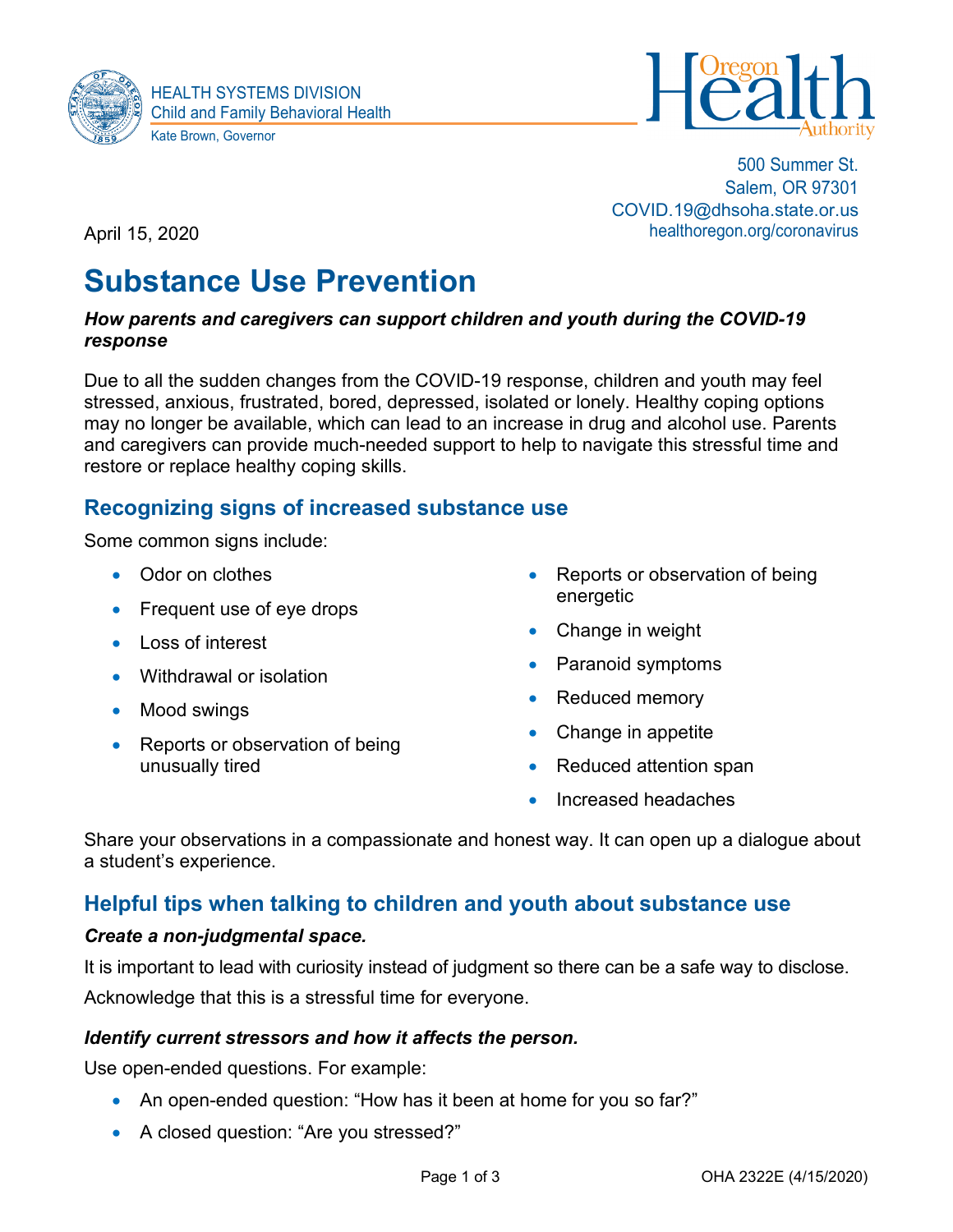## *Affirm healthy coping skills and strengths.*

- [Five key ways to support mental health during the COVID-19 outbreak and beyond](https://www.oregon.gov/ode/students-and-family/healthsafety/Documents/1.%20Five%20key%20ways.pdf)
- [Just for Teens: A Personal Plan for Managing Stress](https://www.aap.org/en-us/professional-resources/Reaching-Teens/Documents/Private/Personal_plan_handout.pdf) from American Academy of **Pediatrics**

## *If you suspect drug or alcohol use, address it early and be clear about expectations.*

Use straightforward and honest communication when you ask about substance use. For example:

- I am concerned because I saw an empty liquor bottle in your room. I want to talk about how you are coping with having to stay home and if you are drinking.
- I've noticed a change in your behavior recently. You can't remember the conversations we had yesterday. You seem to be struggling to pay attention. I have also smelled marijuana on your clothes. I want to have an open conversation about your marijuana use.

# **Knowing the facts about drug and alcohol use**

When talking with children and youth about alcohol and drugs, sharing facts can be a powerful tool. It is worthwhile to highlight the link between substance use and increased mental health symptoms such as depression and anxiety. According to the Centers for Disease Control and Prevention (CDC), youth who use substances, especially alcohol, have an increased risk for suicide as well as other high-risk behaviors.

There is ample research on the impact of different substances on the developing brain as well as unique signs and symptoms. Learning about the most commonly used drugs among teens in the United States (alcohol, marijuana, vaping products such as e-cigarettes, cigarettes and flavored cigars) can help inform a conversation with a student.

#### *Resources to learn more:*

- [Preventing Underage Marijuana and Vaping Use:](https://static1.squarespace.com/static/57ae066d1b631b641df797fe/t/5dfbfddbf39ad44cb0b5f392/1576795644500/Parent-Guide_English.pdf) Parents' guide to talk with children
- [National Institute on Drug Abuse \(NIDA\) for Teens:](http://teens.drugabuse.gov/) Information for teens, teachers and parents about drug use
- [Partnership for Drug-Free Kids:](http://drugfree.org/) Support for parents, caregivers and young adults through education and resource sharing
- [Your Room:](https://yourroom.health.nsw.gov.au/Pages/home.aspx) Information about alcohol and drugs, their effects, withdrawal symptoms and how to get help.
- [Talk. They Hear You:](http://samhsa.gov/underage-drinking) SAMHSA'S underage drinking prevention campaign helps parents and caregivers start talking to their children early about the dangers of alcohol.
- [What is Substance Abuse Treatment:](https://store.samhsa.gov/product/What-Is-Substance-Abuse-Treatment-A-Booklet-for-Families/SMA14-4126) For family members of people living with substance use disorders